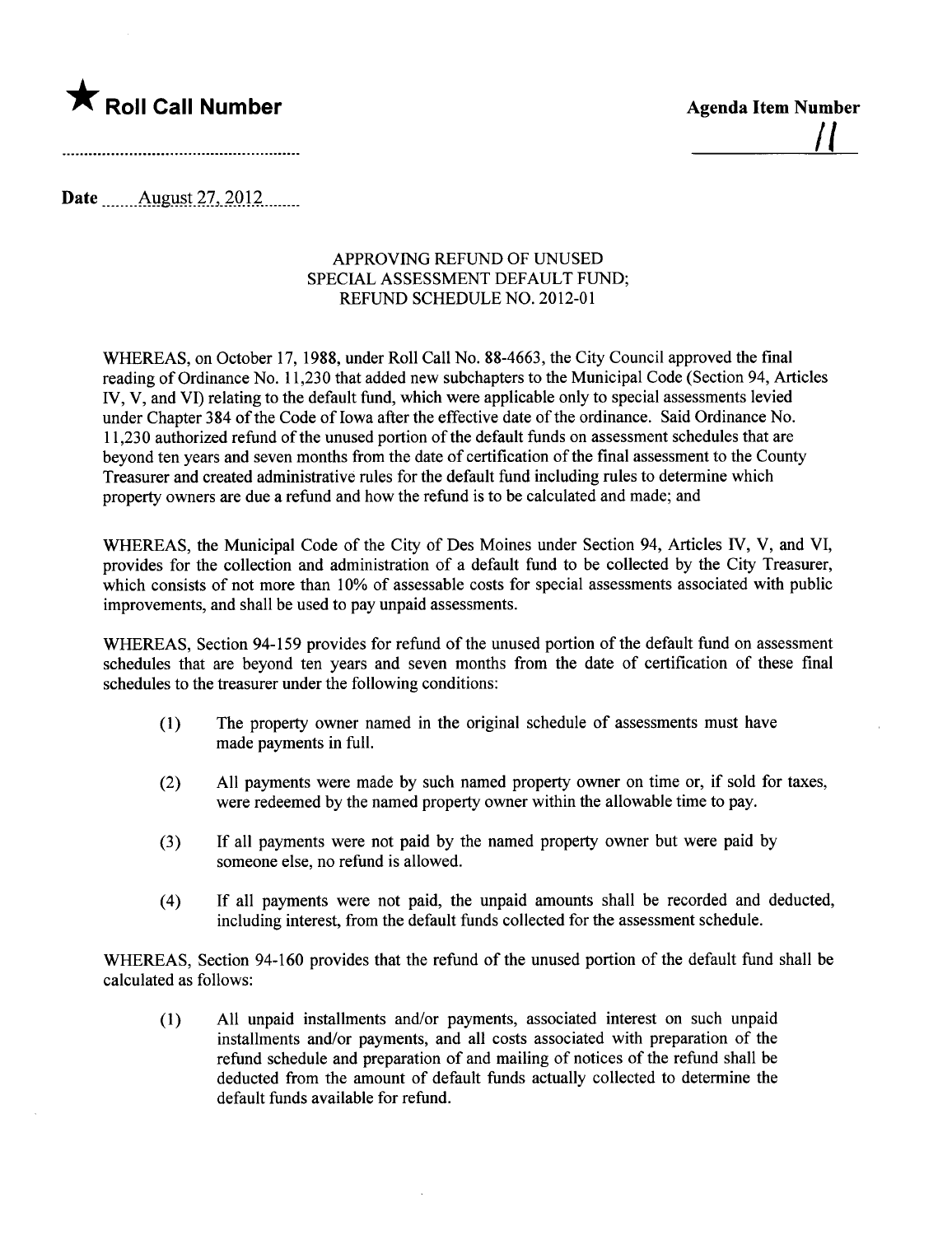

## Date August 27, 2012

- (2) The default funds available for refund shall be divided among or spread over all parcels originally shown on each individual assessment schedule in the same ratio as the default funds each parcel theoretically paid was to the total default fund shown on the original assessment schedule.
- (3) If the amount of the assessment for any parcel was adjusted by decree of the district court, the refund as calculated shall be based upon the amount of the assessment under the district court decree.
- (4) Refund shall not be made to the property owner on that portion of default funds available for refund which was paid as part of any assessment subsidy program nor to those portions of default funds which relate to deficiency assessments or agriculturally deferred assessments not actually paid at the time the schedule required by Section 94-158 of this article is prepared.

WHEREAS, Section 94-164. Time to file for refund states:

To claim a refund, a property owner must file for refund with the City Treasurer within 180 days after the City Council approval of the refund schedule. The claim for refund must show that the property owners fulfill the requirements of Section 95-159 of this aricle. The City Treasurer shall make payment in accordance with standard city procedures.

WHREAS, Section 94-165. Transfer of funds states:

All default fund balances that are not refundable and/or that are not claimed under the policy shall be transferred to the consolidated improvement fund and shall become the property of the city, subject to the rights of holders of special assessments bonds as provided in state law.

WHREAS, Section 94-168. Payment of refunds states:

Refunds made pursuant to this aricle shall be paid by the City Treasurer in accordance with a schedule prepared by the City Engineer and approved by the City Council. Refunds shall be payable only to the owner who was originally assessed and then only upon an affidavit being filed by each property owner giving his or her name, address, legal description of the property assessed, and setting forth a sworn statement that the property owner has paid all the special assessment upon the property upon which a refund from the default and deficiency fund is demanded. The right of any person to any refund under this article shall not be transferable or assignable, at law or in equity. The facts alleged in the affdavit shall be verified by the City Engineer and the City Treasurer and upon their joint approval shall be confirmed by the City Council. Upon confirmation the City Treasurer shall have authority to rebate or refund the amount approved within 30 days after confirmation.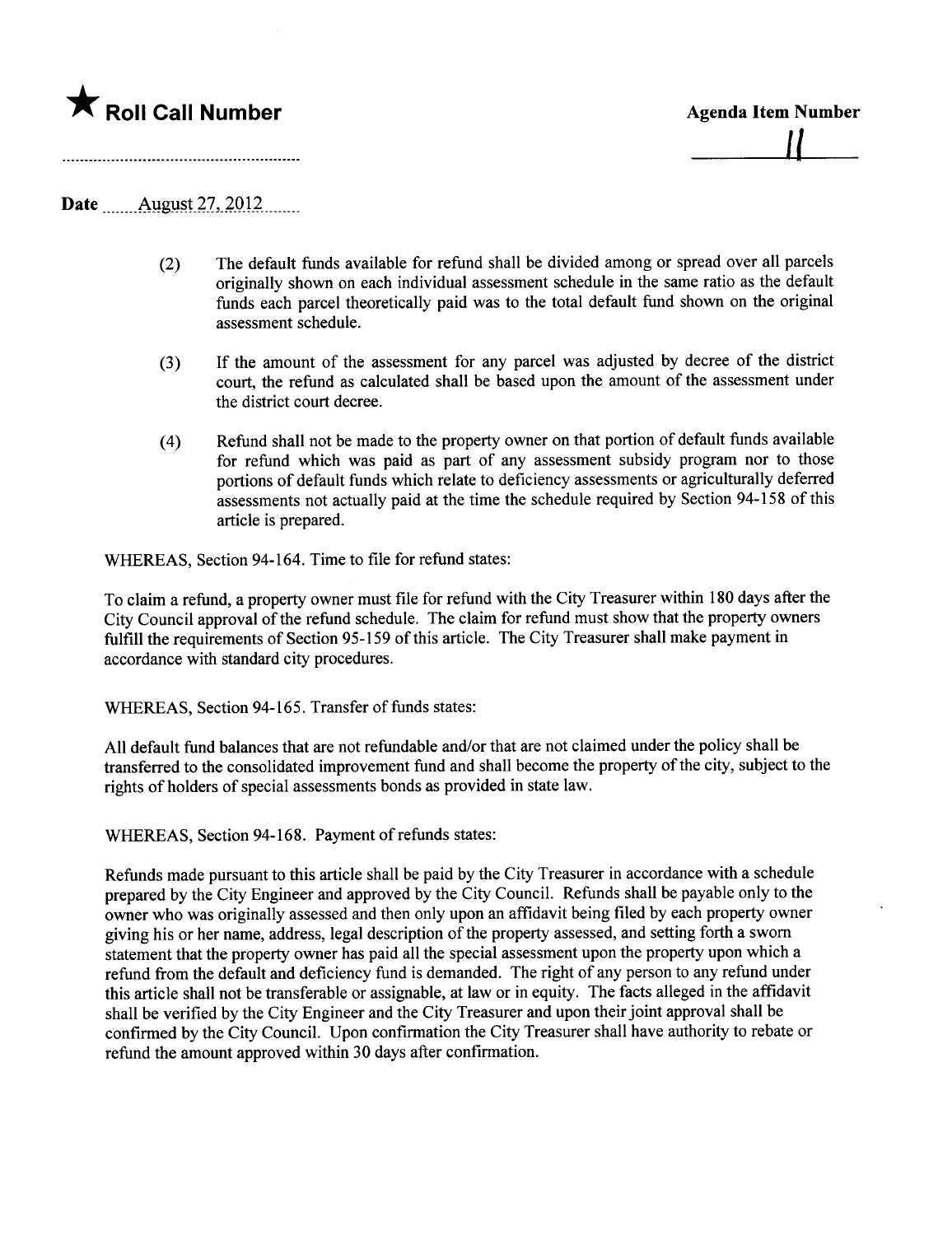

Date  $\qquad$  August 27, 2012

WHEREAS, the Engineering Department has researched the records of the County Treasurer during preparation of this refund schedule and collected information to determine which property owners are due a refund based upon the above guidelines; and after paying all proper charges against the default funds received from said special assessments, there remains default funds which are due certain propert owners who have paid their assessments in full in accordance with the provisions of the above referenced Municipal Code Sections, and

WHREAS, upon approval of this refund schedule by the City Council, the Engineering Department shall mail notices by ordinary mail addressed to the last known addresses of such property owners as best determined from county or city records relevant to the payment of such special assessments, notifying such property owners that a refund schedule has been approved and instructing the property owners how to file for such refund in accordance with Section 94-162.

NOW THEREFORE BE IT RESOLVED BY THE CITY COUNCIL OF THE CITY OF DES MOINES, IOWA: That the attached Refund Schedule No. 2012-01 refunding that portion of the unused cash balance of the default fund, not used to pay proper charges as levied in the original assessment schedule listed below and as provided in Section 94-99 of the Municipal Code of the City of Des Moines for the following projects:

|         | IMPROVEMENT DESCRIPTION, ACTIVITY ID, AND<br>ASSESSMENT SCHEDULE NUMBER                                                     | <b>UNUSED</b><br><b>DEFAULT FUNDS</b> |
|---------|-----------------------------------------------------------------------------------------------------------------------------|---------------------------------------|
| $1_{-}$ | SE 22 <sup>nd</sup> and East Park Avenue Sidewalk, Activity ID 09-2000-<br>001, Schedule No. 2000-01                        | \$520.41                              |
| 2.      | Seneca Avenue Paving from $11th$ to $12th$ Streets, Activity ID<br>06-1998-014, Schedule No. 1998-01                        | \$4,526.76                            |
| 3.      | Birch Lane Paving from SW 12 <sup>th</sup> to SW 14 <sup>th</sup> Streets, Activity<br>ID 06-1998-011, Schedule No. 1998-01 | \$9,841.73                            |
|         | TOTAL                                                                                                                       | \$14,888.90                           |

be and the same is hereby approved and the City Engineer and City Treasurer are hereby authorized and directed to accept claims for refunds in accordance with said refund schedule, and to pay said claims as soon as practical after eligible claimants have been determined in accordance with the Refund Schedule.

BE IT FURTHER RESOLVED: That of the \$14,888.90 refundable unused Default Fund, \$11,155.00 is that portion that was paid by property owners and is available for refund to property owners; and \$3,733.90 is that portion that was paid by the Des Moines Special Assessment Subsidy Program on behalf of qualifying applicants, and in accordance with Section 94-165, shall be transferred by the City Treasurer to the Consolidated Improvement Fund and shall become the property of the City, subject to the rights of holders of special assessments bonds as provided in state law.